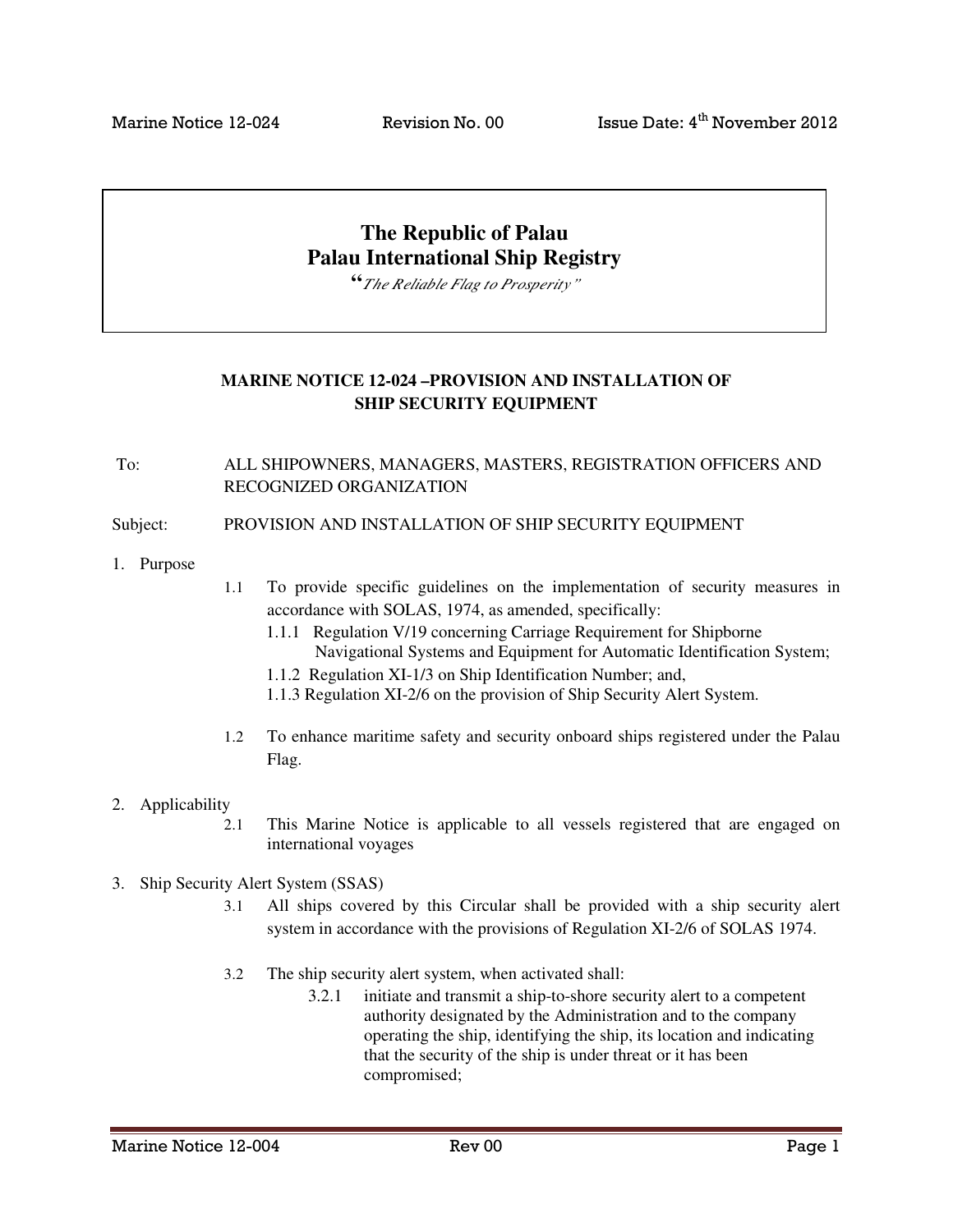- 3.2.2 not send the ship security alert to any other ships;
- 3.2.3 not raise any alarm on-board the ship; and
- 3.2.4 continue the ship security alert until deactivated and/or reset.

#### 3.3 The ship security alert system shall:

- 3.3.1 be capable of being activated from the navigation bridge and in at least one other location; and
- 3.3.2 conform to performance standards not inferior to those adopted by the IMO.
- 3.4 The ship security alert system activation points shall be designed so as to prevent the inadvertent initiation of the ship security alert.
- 3.5 The requirement for a ship security alert system may be complied with by using the radio installation fitted for compliance with the requirements of Chapter IV on Radio communications of SOLAS 1974 as amended, provided all requirements of this Circular are complied with.

## 1. Definitions

- 1.1 "Convention" means the International Convention for the Safety of Life at Sea, 1974 as amended.
- 1.2 "Contracting Government" means a government signatory to SOLAS but used more specifically to mean port State (country) receiving a ship at a port facility.
- 1.3 "Company" means the owner of the ship or any other organization or person such as the Manager, or the Bareboat Charterer, who has assumed the responsibility for operation of the ship from the ship owner and who on assuming such responsibility has agreed to do so in writing. This definition is the same as that found in the ISM Code and is applied in like manner.
- 1.4 "Ship Security Assessment" (SSA) means the identification of the possible threats to key shipboard operations, existing security measures and weaknesses in the infrastructure, policies and procedures.
- 1.5 "Ship Security Plan" (SSP) means a plan developed to ensure the application of measures onboard the ship designed to protect persons onboard, the cargo, cargo transport units, ship's stores or the ship from the risks of a security incident.
- 1.6 "Ship Security Officer" (SSO) means the person on board the ship accountable to the master, designated by the Company as responsible for the security of the ship, including implementation and maintenance of the SSP and for the liaison with the Company Security Officer (CSO) and the Port Facility Security Officer (PFSO).
- 1.7 "Company Security Officer" (CSO) means the person ashore designated by the Company to develop and revise the SSP and for liaison with the SSO, PFSO and the Administrator.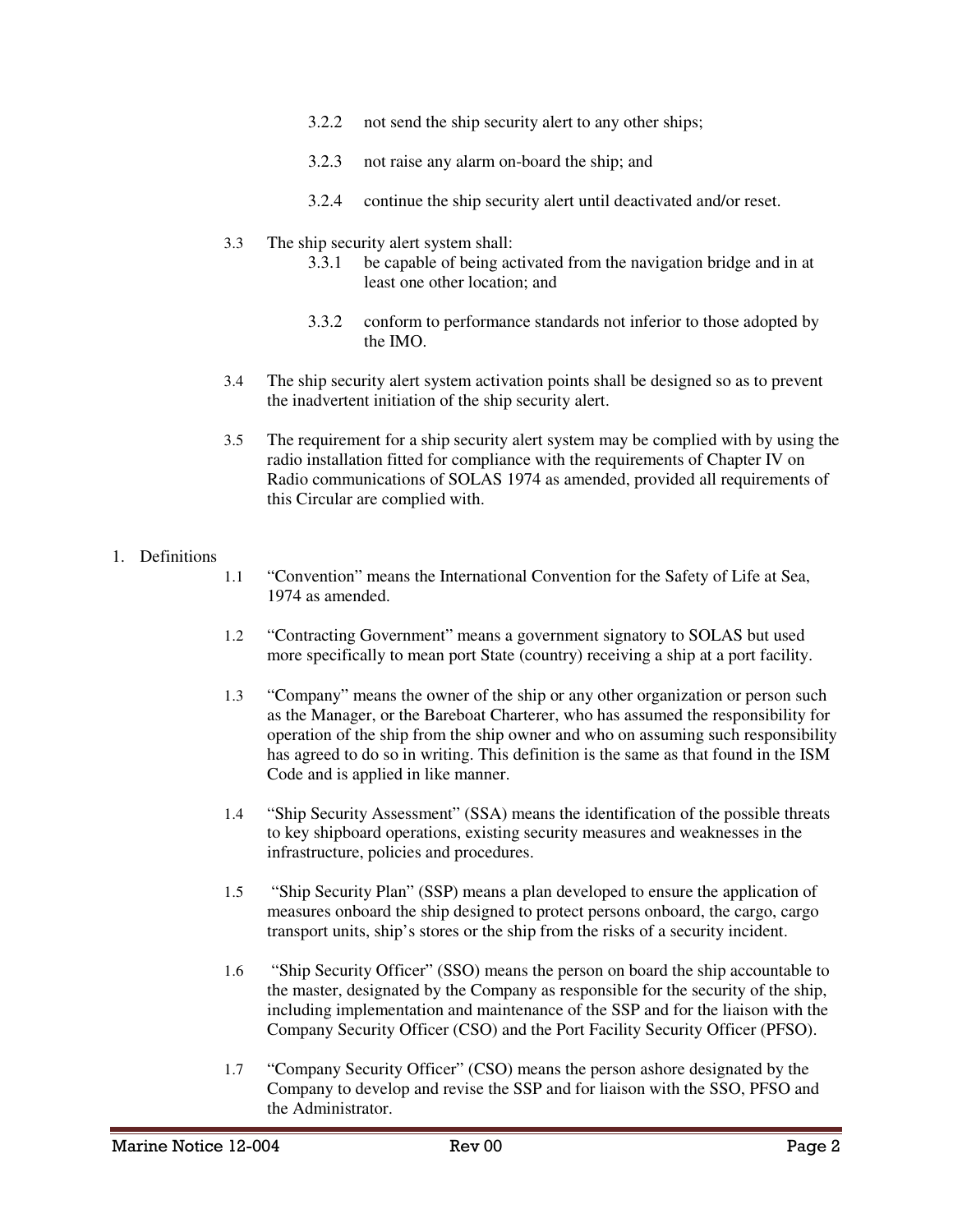- 1.8 "Security Incident" means any suspicious act or circumstance threatening the security of a ship, including mobile offshore drilling unit and a high speed craft, or of a port facility or of any ship/port interface or any ship-to-ship activity to which the ISPS Code applies.
- 1.9 "Security Level" means the qualification of the degree of risk that a security incident will be attempted or will occur.
- 1.10 "Security Level 1" means the level for which minimum appropriate protective and preventive security measures shall be maintained at all times.
- 1.11 "Security Level 2" means the level for which appropriate additional protective and preventive measures shall be maintained for a period of time as a result of heightened risk of a security incident.
- 1.12 "Security Level 3" means the level of which further specific protective and preventive measures shall be maintained for a period of time when a security incident is probable or imminent (although it may not be possible to identify the specific target).
- 1.13 "Short Voyage" means an international voyage in the course of which a ship is not more than 200 miles from a port or place in which a ship, the passengers and crew could be placed in safety. Neither the distance between the last port of call in the country in which the voyage begins and the final port of destination nor the return voyage shall exceed 600 miles. The final port of destination is the last port of call in the scheduled voyage at which the ship commences its return voyage to the country in which the voyage began.
- 1.14 "Port Facility Security Officer" (PFSO) means the person at the port facility designated by the facility to be responsible for implementation of measures required by the ISPS Code.
- 2. Compliance
	- 2.1 In accordance with SOLAS 74 Chapter XI-2, Regulation 4, ships not in compliance with SOLAS or the ISPS Code or unable to comply with established security levels must notify the Administrator prior to conducting any ship/port interface or port entry. This means that at the moment a ship's Master or a Company Security Officer (CSO) becomes aware that a ship is not compliant or cannot maintain compliance, the Administrator is to be immediately advised, with details including corrective action, temporary alternative arrangements and current status.
- 3. SOLAS Chapter, XI-2, Regulation 9, "Control and Compliance Measures"
	- 3.1 Details
		- 3.1.1 This regulation is unique in that it addresses in a comprehensive manner port State actions that may be taken concerning a ship either in port or intending to enter the port of a Contracting Government. Port State control of ships is intended to be limited to verifying that there is a valid International Ship Security Certificate (ISSC) on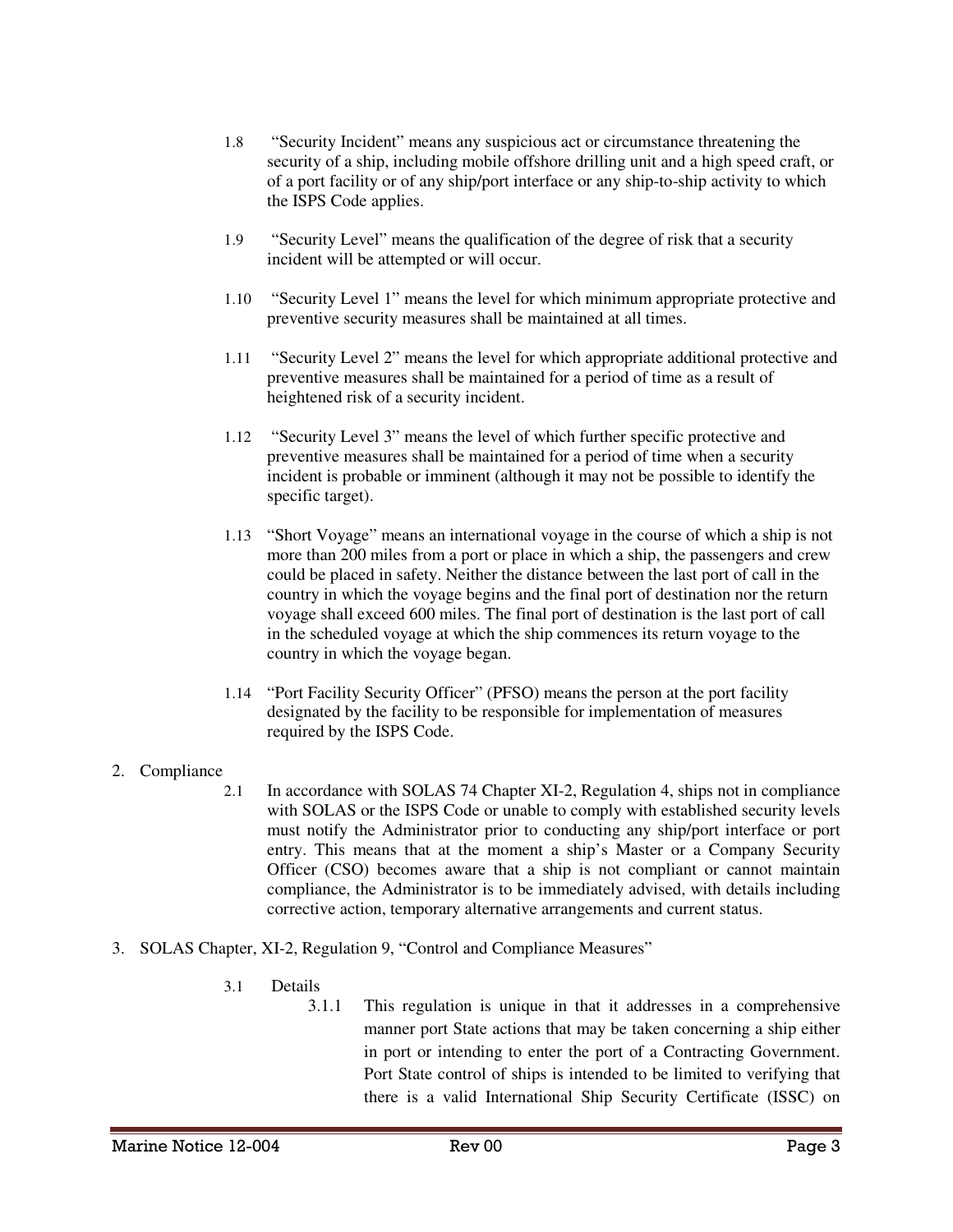board unless there are "clear grounds" for believing the ship is not in compliance with SOLAS XI-2 or the ISPS Code. "Clear grounds" is not explicitly defined. However, paragraphs 4.29 through 4.44 of Part B of the ISPS Code provide some insight, but are not definitive.

- 3.2 Republic of Palau Requirements for Compliance
	- 3.2.1 Any port State action taken upon an Republic of Palau flagged vessel by a Contracting Government or its Designated Authority is to be immediately reported by the ship's Master or the CSO to the Administrator as the Competent Authority and the RSO by whom the ship's ISSC was issued.
	- 3.2.2 If there are "clear grounds" to believe that the ship is not in compliance with the requirements of Chapter XI-2 or Part A of this Code, and the only means to verify or rectify the non-compliance is to review the relevant requirements of the SSP, limited access to the specific sections of the plan relating to the non-compliance is exceptionally allowed, but only with the consent of the Administrator or the Master of the ship concerned.
- 4. SOLAS Chapter, XI-2, Regulation 12, "Equivalent Security Arrangements"
	- 4.1 Details
		- 4.1.1 Similar to other authorities in SOLAS, this regulation provides the mechanism for the consideration of arrangements and systems in lieu of those specifically prescribed by regulation or the Code.
	- 4.2 Republic of Palau Requirements for Compliance
		- 4.2.1 Equivalent Security Arrangements should only be undertaken in exceptional and unique circumstances. Owners and operators are cautioned that specific approval must be obtained from the Administrator prior to the use, installation or activation of any systems or services intended to serve as an equivalent to those prescribed by SOLAS XI-2.
- 5. ISPS Code
	- 5.1 Objectives: The Objectives of the ISPS Code are:
		- 5.1.1 to establish an international framework involving co-operation between Contracting Governments, Government agencies, local administrations and the shipping and port industries to detect security threats and take preventive measures against security threats or incidents affecting ships or port facilities used in international trade;
		- 5.1.2 to establish the respective roles and responsibilities of the Contracting Governments, Government agencies, local administrations and the shipping and port industries at the national and international level for ensuring maritime security;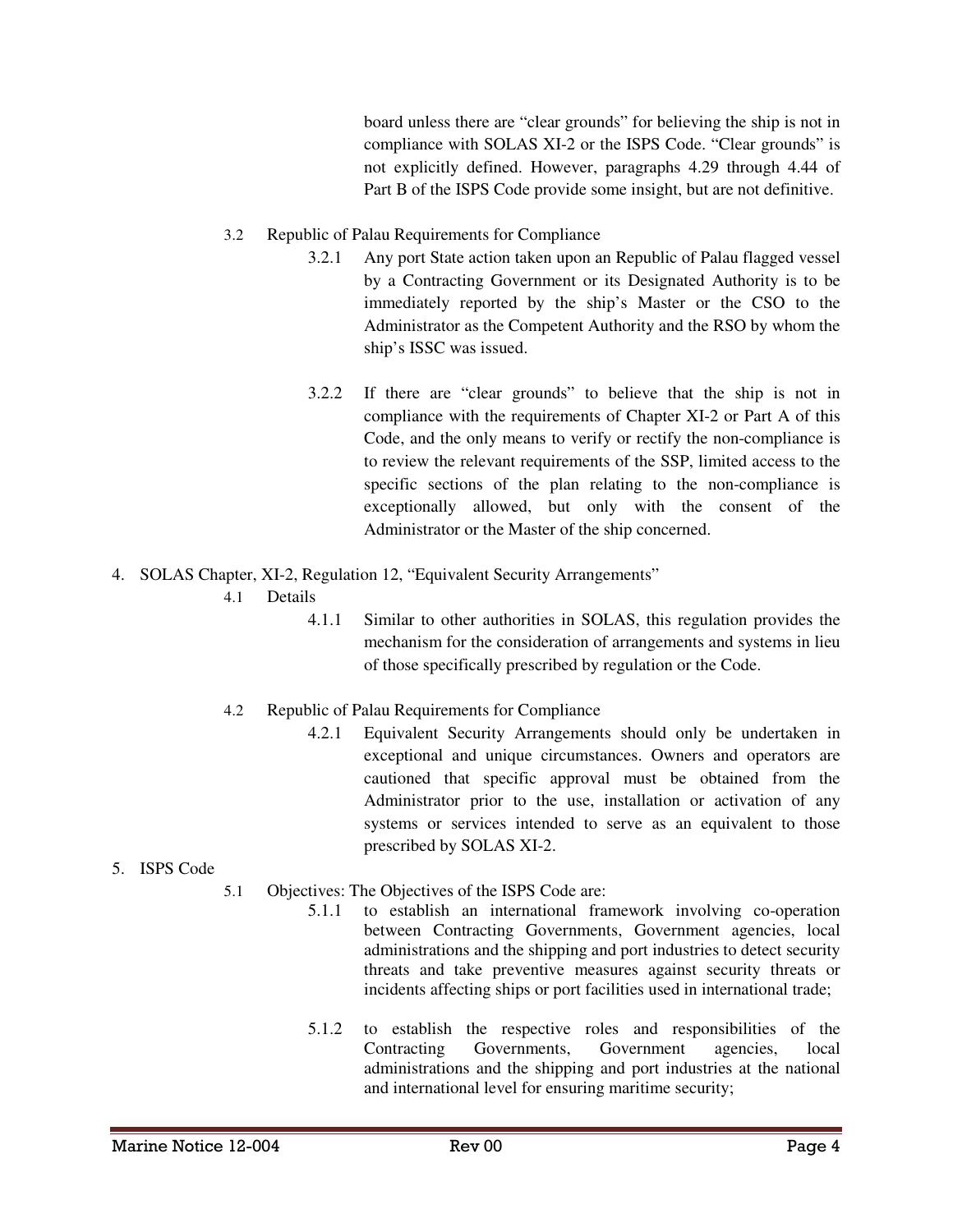- 5.1.3 to ensure the early and efficient collection and exchange of securityrelated information;
- 5.1.4 to provide a methodology for security assessments so as to have in place plans and procedures to react to changing security levels and situations; and
- 5.1.5 to ensure confidence that adequate and proportionate maritime security measures are in place.
- 6. Requirements of the ISPS Code: Functional Requirements
	- 6.1 gathering and assessing information with respect to security threats and exchanging such information with appropriate Contracting Governments or authorities;
	- 6.2 requiring the maintenance of communication protocols for ships and port facilities;
	- 6.3 preventing unauthorized access to ships, port facilities and their restricted areas;
	- 6.4 preventing the introduction of unauthorized weapons, incendiary devices or explosives to ships or port facilities;
	- 6.5 providing means for raising the alarm in reaction to security threats or security incidents;
	- 6.6 requiring ship and port facility security plans based upon security assessments; and
	- 6.7 requiring training, drills and exercises to ensure familiarity with security plans and procedures.
- 7. Mobile and Immobile Floating Units
	- 7.1 When engaged in periodic short voyages between a platform and the coastal State, these units are not considered to be ships engaged on international voyage. Security in territorial waters is the responsibility of the applicable coastal State, though they may take any onboard security as required by section 3.1 above into consideration.

## 8. Mandatory Compliance

- 8.1 Regulation 4 of Chapter XI-2
	- This regulation made the ISPS Code mandatory for ships affected as of 1 July 2004. The Code is made up of two (2) parts. Part A is the mandatory portion of the Code, and Part B is the portion that is recommendatory in nature. Part B was crafted to provide guidance and information concerning how to implement Part A. It was designed this way to take into account the need to continue to expand and develop guidance on a periodic basis without the need to go through time consuming convention amendment procedures.
- 11.1.2 Owners and operators should note that section 9.4 of Part A, as clarified by MSC/Circ.1097 dated 6 June 2003, requires that in order for an ISSC to be issued, the relevant guidance in Part B paragraphs 8.1 to 13.8 must be taken into account.
- 9. International Safety Management (ISM) Code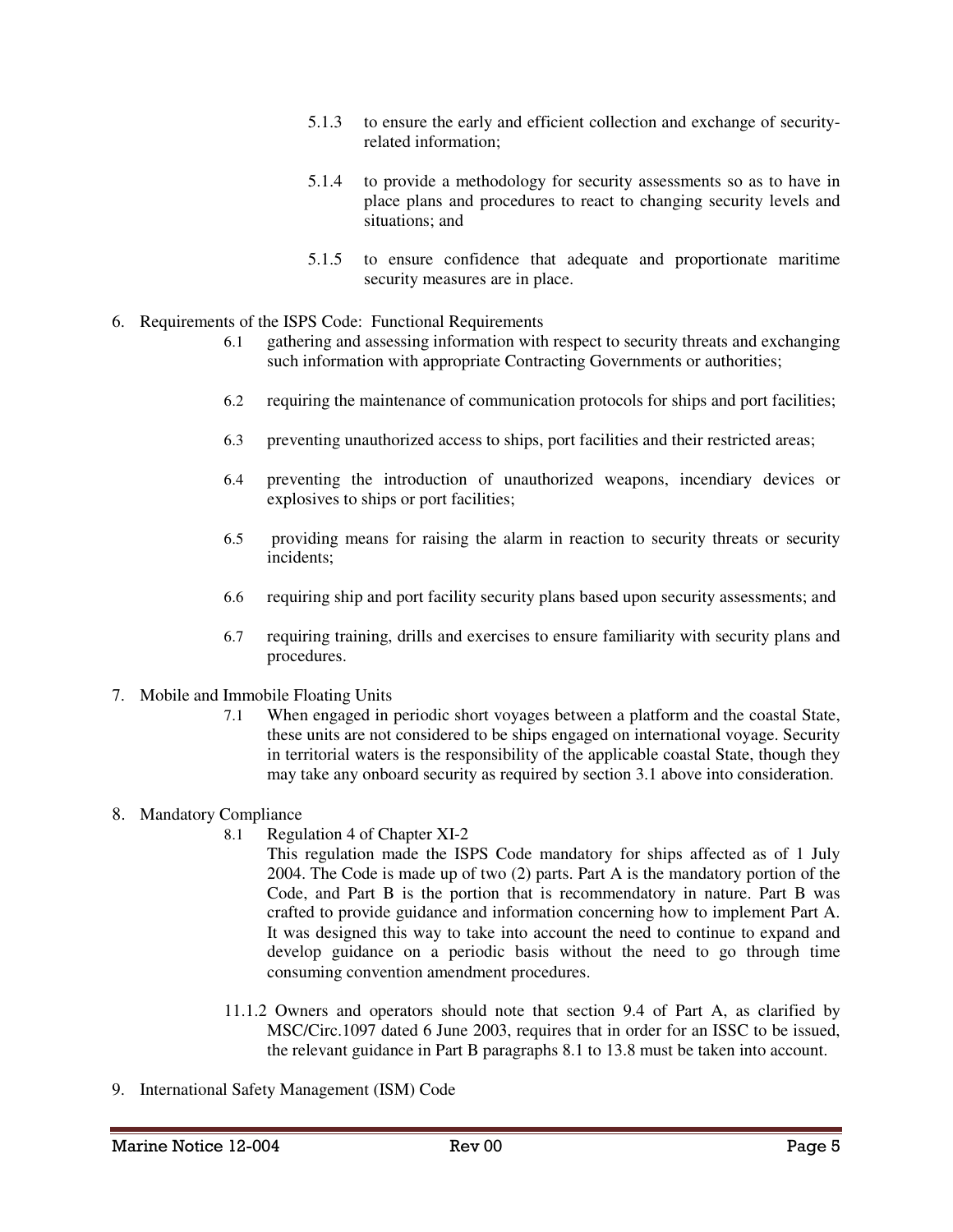- 9.1 The Administrator considers the ISPS Code has been and will continue to be an extension of the International Safety Management (ISM) Code and an integral part of emergency preparedness and compliance with international conventions in a Company's Safety Management System.
- 9.2 If a vessel Flagged under the Republic of Palau fails to comply with the ISPS Code has been and will continue to be considered a major non-conformity as defined in the ISM Code, resulting in the immediate withdrawal of the vessel's Safety Management Certificate (SMC) and ISSC, which will effectively prevent the ship from trading.
- 9.3 Reinstatement of certification shall not occur until the vessel's RSO and, if the situation warrants, the Contracting Government or its Designated Authority of the coastal State under whose jurisdiction the vessel is located are able to advise the Administrator that they are satisfied with the vessel's compliance with the ISPS Code.

## 10. Recognized Organizations

- 10.1 The Administrator, utilizing the MSC guidelines that it helped to formulate and the authority provided in the ISPS Code, has carefully chosen, certain Recognized Organizations (ROs) to be authorized Recognized Security Organizations (RSOs) and has delegated to them by written agreement specific security related duties under Chapter XI-2.
- 10.2 The RSOs shall also review and approve all amendments to the approved SSP. Those amendments, which significantly alter or change the security management system on board, shall be subject to a re-verification audit by the RSO.
- 10.3 Companies may choose from any of the Palau Flag Administration's authorized RSOs to conduct SSP review and approval, verification audits, and to issue the ISSC and SSP amendment approval, provided that the selected RSO has not provided consultative services with regard to preparation of the SSA.

## 11. Declaration of Security

- 11.1 A Declaration of Security (DoS) provides a means for ensuring that critical security concerns are properly addressed prior to and during a vessel-to-facility or vessel-to-vessel interface. The DoS addresses security by delineating responsibilities for security arrangements and procedures between a vessel and a facility. DoSs shall be completed at anytime the Administrator, a Contracting Government, PFSO, CSO or SSO deems it necessary.
- 11.2 Use of a DoS at Republic of Palau Security Level 1 is discretionary with the Master and the SSO. At Maritime Security Levels 2 and 3, all vessels and facilities shall complete the Declaration of Security.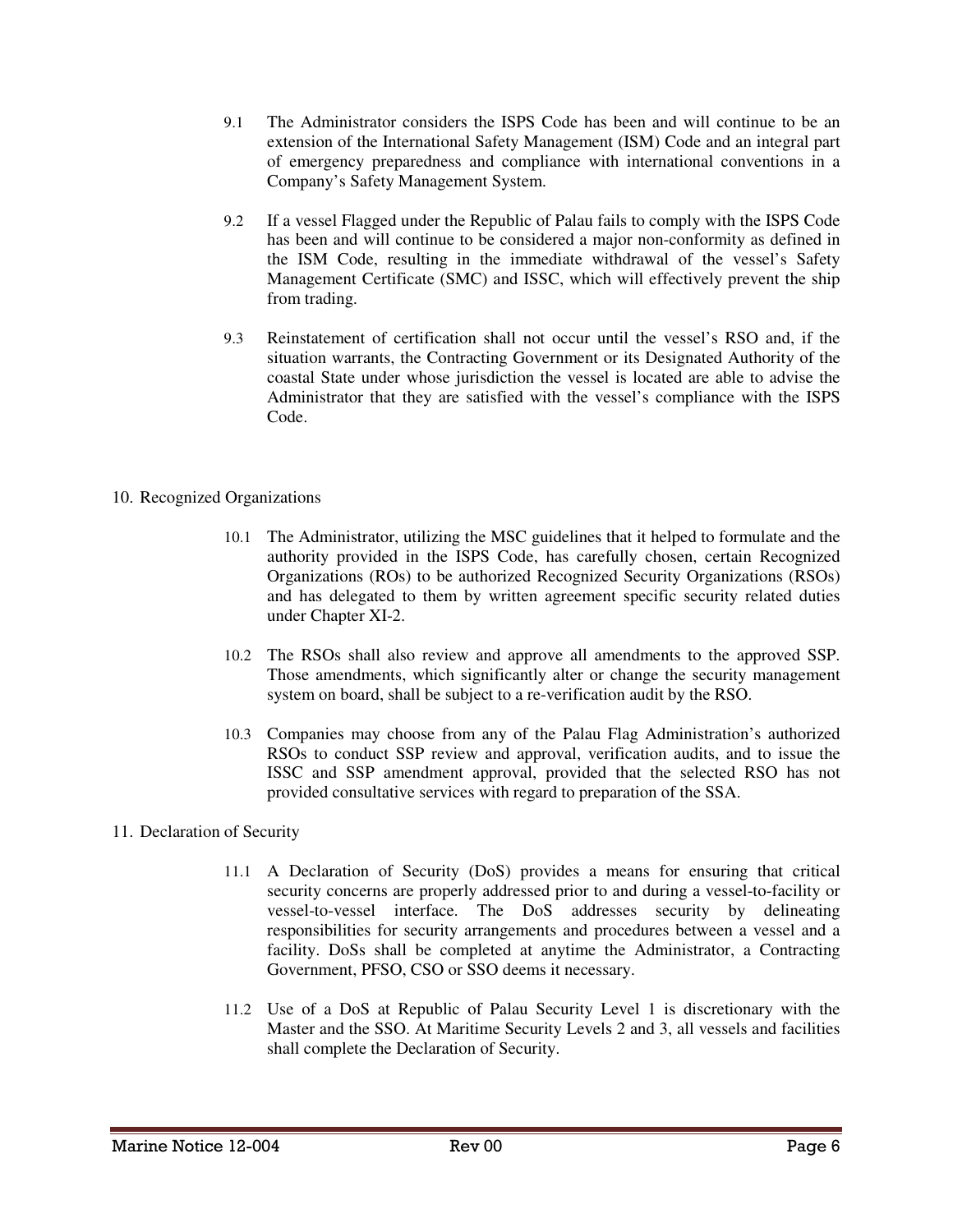- 11.3 All Declarations of Security shall state the security activities for which the facility and vessel are responsible during vessel-to-vessel or vessel-to-facility interfaces. DoSs must be kept as part of the vessel's record keeping.
- 12. Obligations of the Company
	- 12.1 Every Company shall develop, implement, and maintain a functional SSP aboard its ships that is compliant with SOLAS Chapter XI-2 and the ISPS Code.
	- 12.2 In accordance with SOLAS Chapter, XI-2, Regulation 8, the Company shall ensure that the SSP contains a clear statement emphasizing the Master's authority and that the Master has overriding authority and responsibility to make decisions with respect to the safety and security of the ship which shall not be relinquished to anyone and to request assistance of the Company or of any Contracting Government or any recognized authority as may be necessary. There is to be no question but that the Master of the vessel has the ultimate responsibility for both safety and security aboard ship. This has been made very clear in the Code in both Parts A and B.
	- 12.3 The Company shall ensure that the Master has available on board, at all times, the following information required by SOLAS Chapter XI-2, Regulation 5, to provide to coastal State authorities:
		- 12.3.1 The person or entity responsible for appointing the members of the crew or other persons currently employed or engaged on board the ship in any capacity on the business of that ship;
		- 12.3.2 The person or entity responsible for deciding the employment of that ship; and
		- 12.3.3 In cases where the ship is employed under the terms of charter party(ies), who the parties to such charter party(ies) are.
- 13. Ship Security Assessment
	- 13.1 The CSO is responsible for satisfactory development of the SSA whether prepared by the company itself or a contracted organization. The SSA serves as a tool for development of a realistic SSP. It takes into account the unique operating environment of each individual ship, the ship's compliment and duties, structural configuration and security enhancements.
	- 13.2 Accordingly, the CSO shall ensure that the SSA addresses at least those elements for an SSA as detailed in Part B, Section 8, of the Code, the conditions of operation of the vessel and internationally recognized best management practices to avoid, deter or delay acts of terrorism, piracy and armed robbery. Due to the potentially sensitive operational and security information contained therein, the SSA shall be protected from unauthorized disclosure.
	- 13.3 The SSA shall be sent, together with the SSP, to the RSO by a predetermined method to prevent unauthorized disclosure. The RSO shall review the SSA to ensure that each element required by the Code is satisfactorily addressed and is used as a reference for the SSP.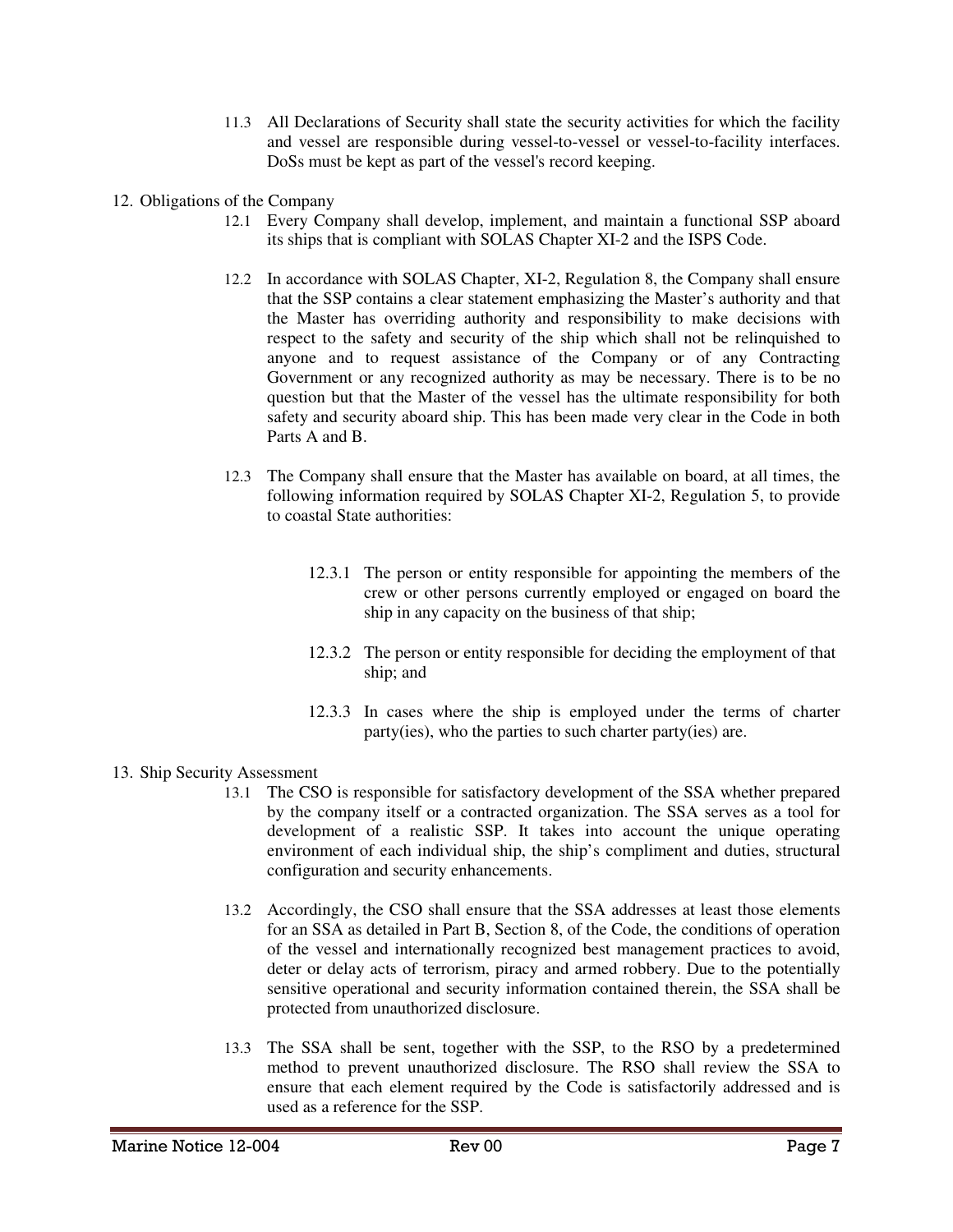#### 14. Ship Security Plan

- 14.1 The CSO is responsible for satisfactory development of the SSP whether prepared by the Company itself or a contracted organization. The SSP is developed from the information compiled in the SSA. It ensures application of measures onboard the ship designed to protect persons onboard, the cargo, cargo transport units, ship's stores or the ship from all manner of risks of security violations. Because of the potentially sensitive operational information contained therein, the SSP shall be protected from unauthorized disclosure.
- 14.2 The CSO shall ensure that the SSP addresses in detail those elements for an SSP as detailed in Part B, Section 9, of the Code, especially those vulnerabilities found during the assessment with a description of countermeasures and best management practices that address those vulnerabilities.
- 14.3 At completion of a new or substantially revised SSP, and approval by the Company, the CSO shall send the SSP, together with the SSA, for approval by the RSO by a predetermined method to prevent unauthorized disclosure.
- 15. Best Management Practices (BMP)
	- 15.1 When addressing ways to avoid, deter or delay acts of terrorism, piracy and armed robbery, BMPs have been decided, organized and promulgated by members of the United Nations Contact Industry Working Group. They have also been sanctioned by the IMO Maritime Safety Committee (MSC) and provided in MSC.1/Circ.623. They are also reflected in the "Advice to Masters" section within www.MSCHOA.eu, and a PDF copy of the document is available for unrestricted download on the "Piracy Alert" section of www.icc-ccs.org . The BMPs are not mandatory requirements, but are guidelines to be considered by a ship owner/operator in producing or revising an SSP.
	- 15.2 Thus, while every BMP does not have to be included in an SSP, the Administrator does expect a shipowner/operator to give full consideration to all of the BMPs and utilize those that make sense (based on security risk assessment) for the ship's operations. It should also be noted that these BMPs are not an exclusive list, but are those identified thus far and supported by the Administrator and the MSC. From the Administrator's perspective, the important point is that the shipowner/operator has a well-thought-out plan in place and documented in the SSP.

## 16. Company Security Officer (CSO)

- 16.1 The Company shall appoint a CSO for each ship in its fleet.
- 16.2 The Company shall provide the Administrator with the full name of the CSO and information to enable direct and immediate contact at all times between the Administrator and the CSO with regard to matters related to the ISPS Code.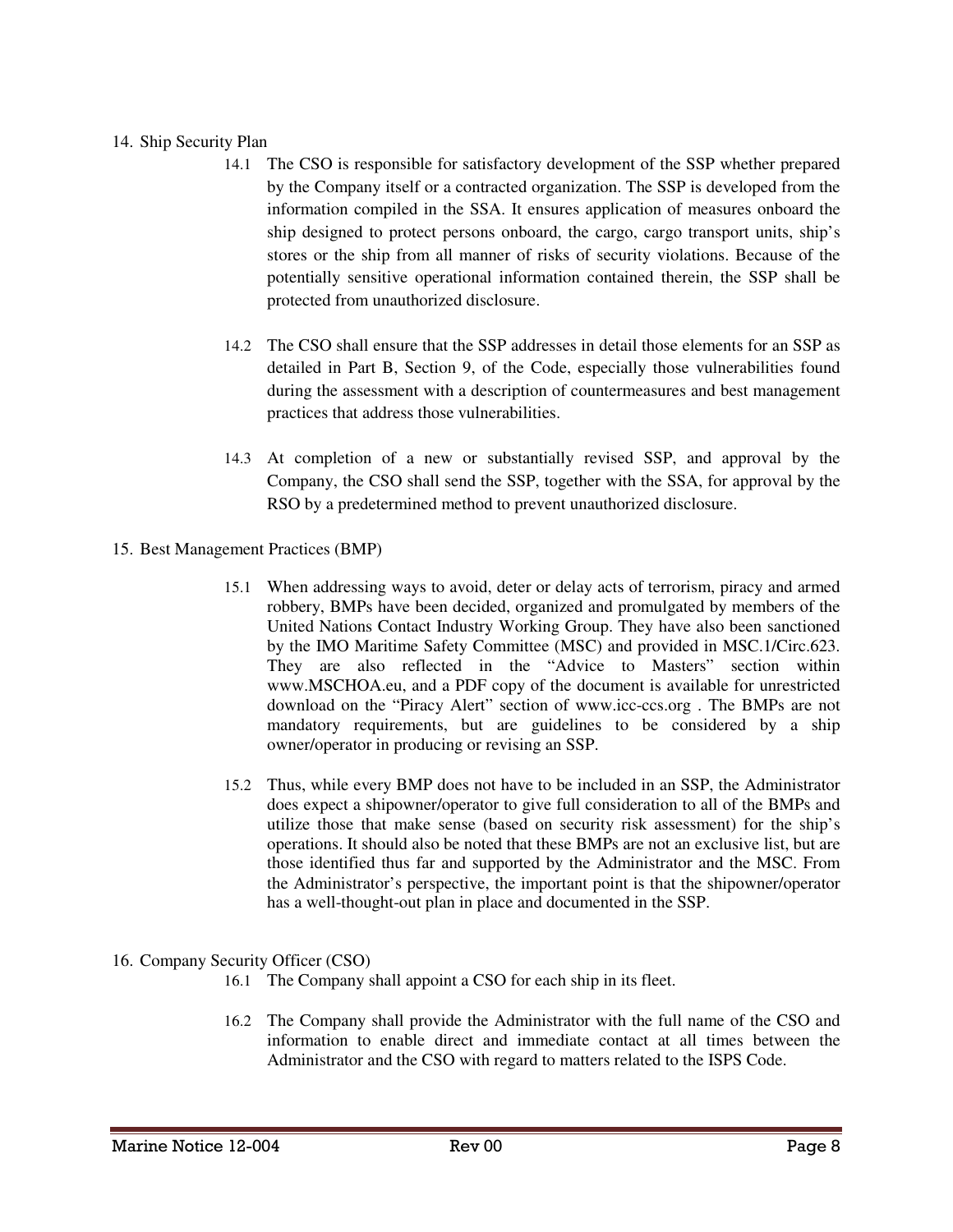- 16.3 A Company may not use a contract third party as CSO. By definition, the Company has stated in writing its obligations with respect to any vessel. The CSO is considered to be a part of that Company and is required to protect the integrity of its SSPs. Entrusting this function to a third party is not considered acceptable to the Administrator in this regard.
- 16.4 The CSO shall ensure that an approved SSP is placed onboard the named ship and that the SSO and crew are familiar with its contents. The CSO shall ensure that each vessel for which he or she is responsible is appointed a trained and qualified SSO.
- 17. Ship Security Officer (SSO)
	- 17.1 The SSO is the person designated by the CSO to perform the duties and responsibilities detailed in Part A, Section 12 and Part B, Sections 8, 9 and 13. The SSO shall have the knowledge of, and receive formal training in the elements of Part B, Section 13.1, and specific Company training in the elements of Part B, Section 13.2, of the Code.
	- 17.2 The SSO shall be a management level officer. There may be need for more than one (1) SSO to be assigned per ship by the CSO, the number required being determined by the CSO through the SSA process giving due consideration to the requirements of minimum safe manning, the nature of ship operations and compliance with rest hour requirements established by the STCW Convention, 1978, as amended.
- 18. Training and Certification
	- 18.1 Company and shipboard personnel having specific security duties must have sufficient knowledge, ability and resources to perform their assigned duties per Part B, Section 13.1, 13.2, and 13.3.
	- 18.2 All other shipboard personnel must have sufficient knowledge of and be familiar with relevant provisions of the SSP including the elements described in Part B, Section 13.4.
- 19. Drills and Exercises
	- 19.1 The objective of security drills and exercises is to ensure that shipboard personnel are proficient in all assigned security duties at all security levels and to identify and address security-related deficiencies encountered during such drills and exercises.
	- 19.2 Exercises may be varied including participation of CSOs, PFSOs, relevant authorities of Contracting Governments as well as SSOs. These exercises should test communications, coordination, resource availability, and response.
	- 19.3 The SSP shall address drill and training frequency. Drills shall be conducted at least every three (3) months. In cases where more than 25% of the ship's personnel have changed, at any one time, with personnel previously not participating in any drill on that ship within the last three (3) months, a drill shall be conducted within one (1) week of the change. Exercises shall be carried out at least once each calendar year with no more than 18 months between the exercises.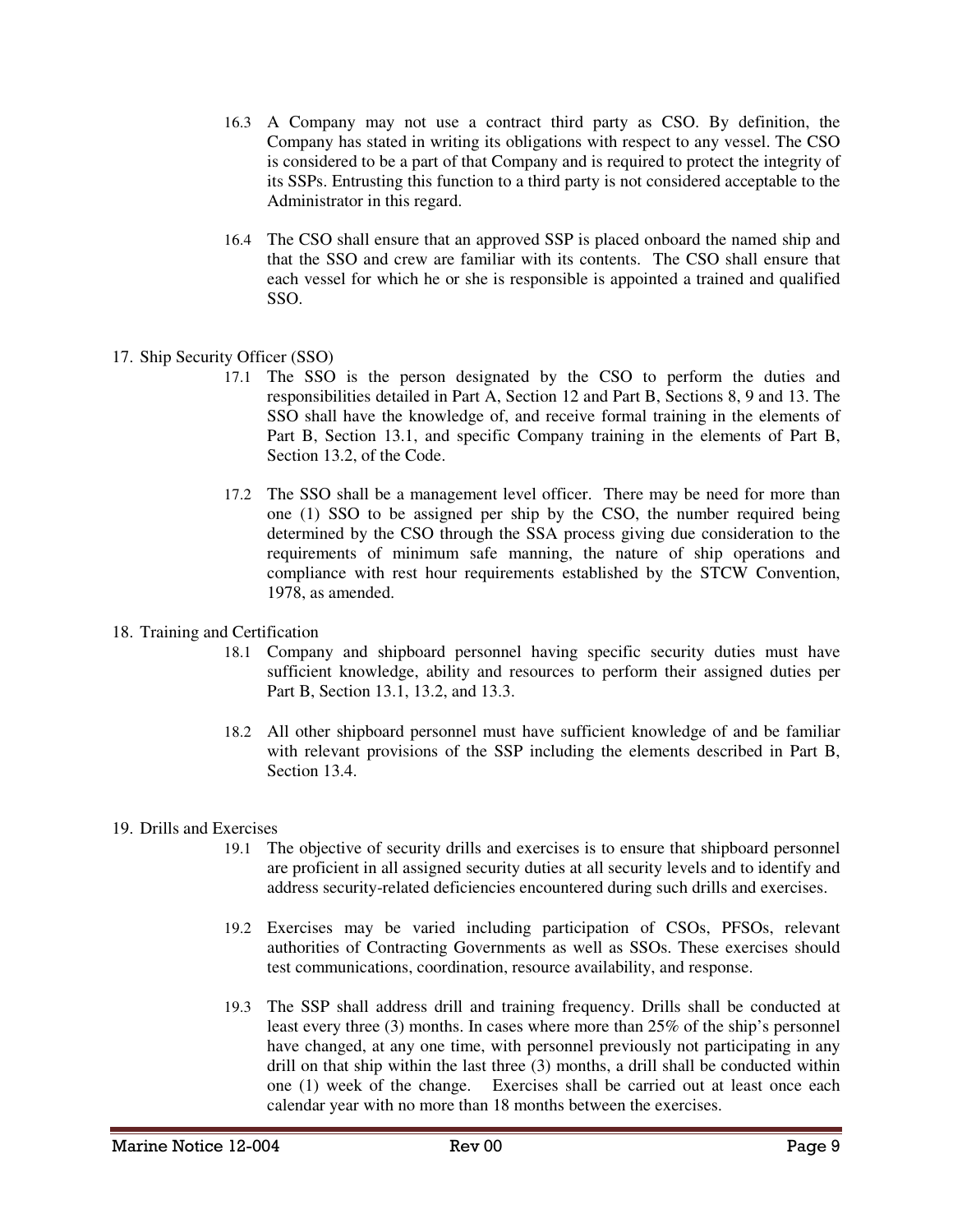## 20. SSP Onboard Verification Audits for Issuance of the ISSC

- 20.1 Each ship to which the ISPS Code applies shall be subject to an initial verification audit before the ship is put in service or before an ISSC is issued for the first time; a renewal verification at intervals specified by the Administrator, but not more than five (5) years; and at least one (1) intermediate verification.
- 20.2 Verification audits for issuing, endorsing or renewing the ISSC shall be performed by RSOs on behalf of the Administrator.
- 20.3 If the auditor identifies, through objective evidence, non-compliance with the approved SSP, this shall be communicated to the Company, the Administrator and the organization that approved the SSP. In such cases an ISSC shall not be issued until it can be shown that the security system, and any associated security and surveillance equipment of the ship, is in all respects, satisfactory and that the ship complies with the applicable requirements of Chapter XI-2 and ISPS Code Part A and B, as applicable.
- 20.4 Intermediate verification audits shall take place between the second and third anniversary dates of an ISSC issued for five (5) years. Should the Company chose to harmonize the ISSC cycle with the ship's SMC cycle, the Initial ISSC may be issued for a shorter period. If that period is three (3) years or less, the Intermediate verification audit shall not be required.
- 20.5 Renewal verification audits shall take place at intervals not to exceed five (5) years and should be carried out within the three (3) month window prior to the expiry date of the certificate. If the Renewal verification audit is carried out more than three (3) months prior to the expiry date, the new certificate shall be issued from the completion date of the Renewal verification audit.
- 20.6 Additional ship verification audits may be carried out at any time by the RSO on behalf of the Administrator. A ship detained on maritime security grounds shall be required to undergo an additional audit by the RSO before being allowed to sail, as is currently the case for detentions stemming from non-compliance with the ISM Code because it is still an ISM Code issue. However, the nature and extent of the non-compliance will determine extent that re-verification of the SSP would be necessary.
- 21. International Ship Security Certificate (ISSC)
	- 21.1 The International Ship Security Certificate (ISSC) shall be issued by the RSO after the ship has successfully completed an Initial or Renewal verification audit in compliance with the applicable requirements of Chapter XI-2 and ISPS Code Parts A and relevant provisions of Part B. The original ISSC must remain onboard the vessel.
	- 21.2 Certificates shall not be issued in cases where minor deviations from the approved plan or the requirements of SOLAS Chapter XI-2 and Parts A and relevant provisions of Part B of the Code exist, even if these deviations do not compromise the ship's ability to operate at security levels 1, 2 and 3.